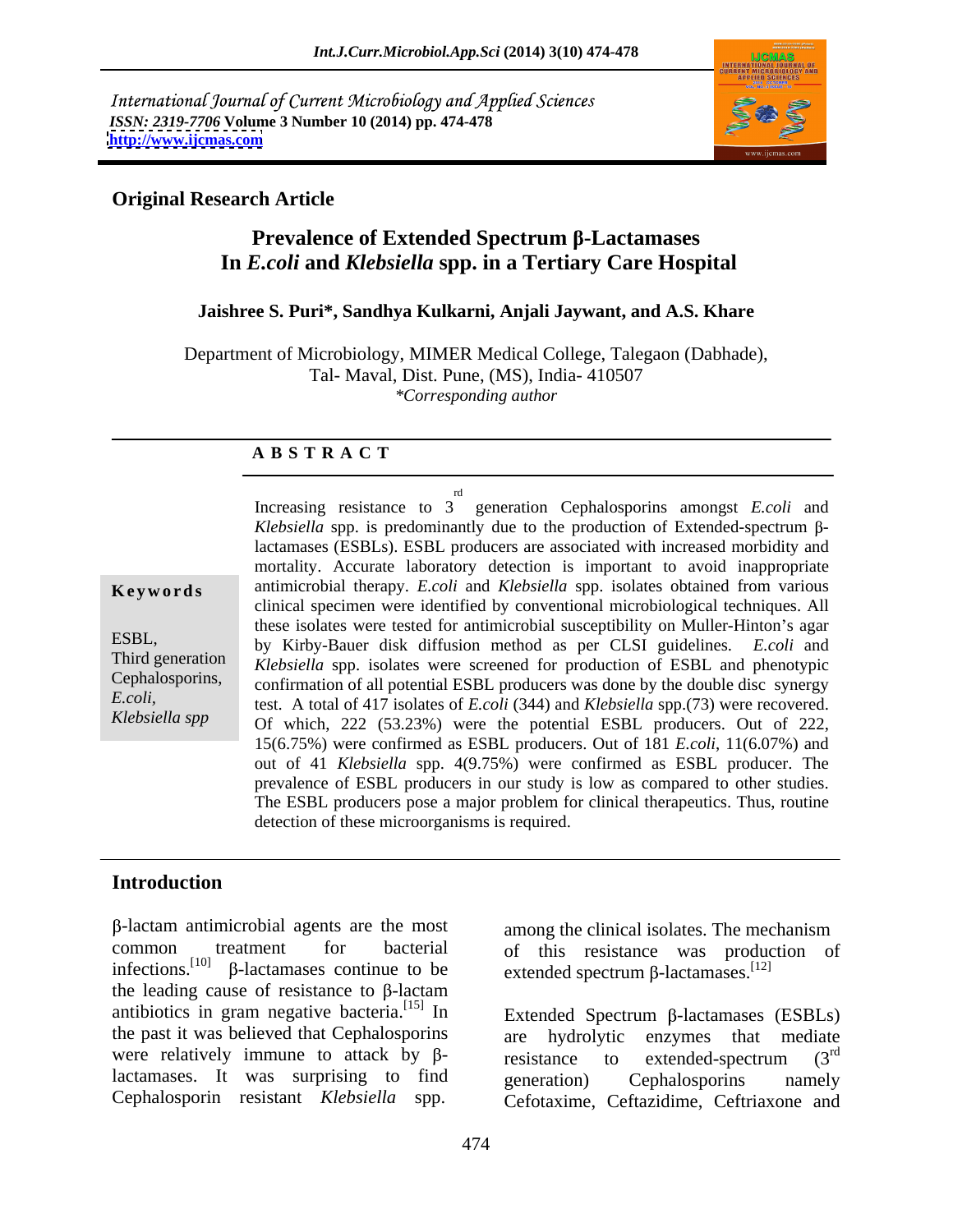Monobactams (e.g. Aztreonam) but do not isolates of *E.coli* and *Klebsiella* spp. affect Cephamycins (e.g. Cefoxitin and Cefotetan) or Carbapenems (e.g. over a period of 31months [August 2010- Meropenem or Imipenem). $^{[4]}$  These are inhibited by Clavulanic acid, Sulbactum, Tazobactum.[8] Because of their greatly extended substrate range, these enzymes level by standard microbiological methods were called extended spectrum  $\beta$ - like cultural characters, biochemical

Western Europe in mid 1980s. They can be found in a variety of *Enterobateriaceae* spp. *Klebsiella oxytoca* and *E.coli*. Other organisms reported to harbor ESBL include *Enterobacter*, *Salmonella*, *Morganella morganii*, *Proteus mirabilis*, *Serratia*  The following antimicrobials were tested *marcescens* and *Pseudomonas aeruginosa*. Amikacin, Gentamycin, Cefotaxime,<br>However, the frequency of ESBL production Ceftazidime, Ciprofloxacin, Netilmycin, in these organisms is low.<sup>[4]</sup> Cefadroxil, Sparfloxacin, Ceftriaxone,

Infection due to ESBL producers range from uncomplicated urinary tract infection to life threatening sepsis.<sup>[6]</sup> ESBL producers are associated with increased mortality and morbidity. Organisms producing ESBLs are clinically relevant and remain an important The CLSI has proposed disc diffusion cause for failure of therapy with method for screening of ESBL producing Cephalosporins.[2] Being plasmid mediated, these enzymes spread fast among various Ceftazidime, Cefotaxime, Aztreonam, bacteria and are important by infection Ceftriaxone discs can be used. Since the control, clinical and therapeutic affinity of ESBL for different substrates is

ESBL producers and there is not enough indicator of TEM and SHV derived ESBL) clinical isolates in our area, hence the type) were used.<sup>[2]</sup> present study was undertaken to find out the prevalence of ESBL producing *E.coli* and

obtained from various clinical specimen February 2013].

lactamases. The reactions etc.<sup>[5]</sup> The isolates were identified to the species like cultural characters, biochemical reactions etc.<sup>[5]</sup>

The first ESBL isolates were discovered in Disc diffusion test was carried out with However, majority of ESBL producing were expressed as susceptible or resistant strains are *Klebsiella pneumoniae*, according to interpretative zone diameters antibiotic discs on Muller-Hinton agar (Hi media laboratory, Mumbai). The results recommended by the Clinical and Laboratory Standards Institute (CLSI).

> Amikacin, Gentamycin, Cefotaxime, Ceftazidime, Ciprofloxacin, Netilmycin, Cefadroxil, Sparfloxacin, Ceftriaxone, Cefoperazone, Lomefloxacin, Ampicillin+ Sulbactum, Ceftazidime. *E.coli* ATCC 25922 was used as control strain.<sup>[2]</sup>

## **Screening test**

implications.<sup>[15]</sup> variable, the use of more than one of these *E.coli* and *Klebsiella* are the most common detection.<sup>[6]</sup> Hence, both Ceftazidime (best data on prevalence of ESBL producers in and Cefotaxime (best indicator of CTX-M *E.coli* and *Klebsiella* species. Cefpodoxime, Ceftazidime, Cefotaxime, Aztreonam, agents for screening improves sensitivity of indicator of TEM and SHV derived ESBL) type) were used.<sup>[2]</sup>

*Klebsiella* isolates.<br> *Klebsiella* isolates.<br> **Ceftazidime and less than 27mm in diameter**<br> **Ceftazidime and less than 27mm in diameter Materials and Methods for** Cefotaxime were presumed to be The study was conducted on consecutive  $3<sup>rd</sup>$  generation Cephalosporin in *Klebsiella E.coli* and *Klebsiella* isolates with zone of inhibition less than 22mm in diameter for Ceftazidime and less than 27mm in diameter potential ESBL producer.<sup> $[18]$ </sup> Resistance to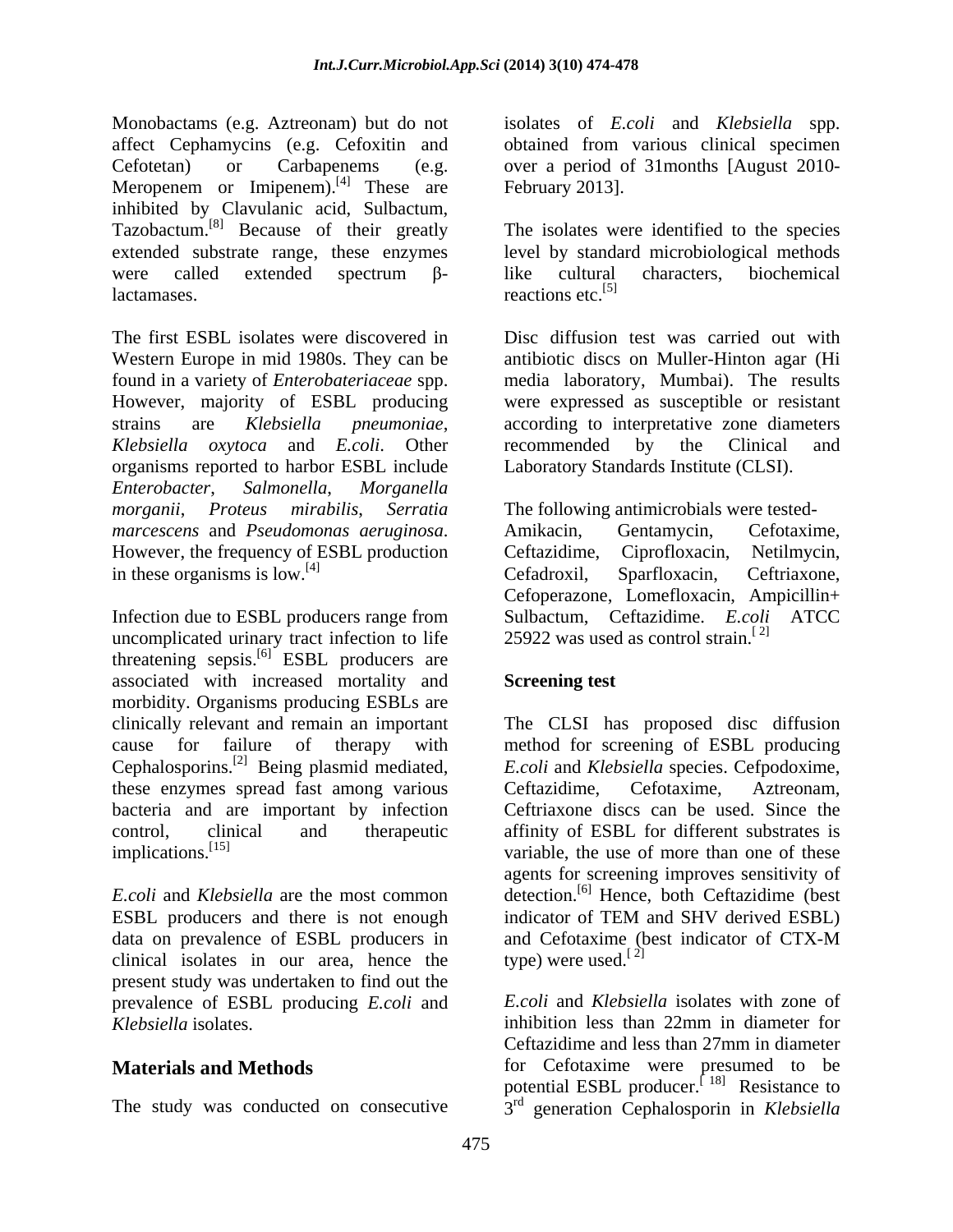and *E.coli* is not due to ESBL only, other potent  $\beta$ -lactamases such as AmpC and Kl enzymes may be responsible. Hence isolates, 222 (53.23%) were the potential National Committee for Clinical Laboratory ESBL producers. Of these 222, 181 were Standards (NCCLS) recommends *E.coli* and 41 were *Klebsiella spp*. The phenotypic confirmation of ESBL potential ESBLs were screened by production. Many different techniques exist measuring zone of inhibition 22mm for for confirming ESBL production but those utilizing similar methodology to standard Confirmatory tests for ESBL production susceptibility test are most convenient. were performed on these 222 isolates. Out of Confirmatory test depends on detecting 222, 15(6.75%) were confirmed as ESBL synergy between Clavulanic acid and producers of which 11 (6.07%) were *E.coli*, indicator Cephalosporins used in primary and 4(9.75%) were *Klebsiella* spp. The screening. It distinguishes ESBLs from other  $\beta$ -lactamases.<sup>[2]</sup> by phenotypic double disc synergy test.

described above) were picked up and turbidity standard. By the use of a sterile cotton swab, the broth was evenly spread on

Discs of Ceftazidime (30mcg), Cefotaxime extended spectrum third generation (30mcg) and Co-amoxyclav (Amoxycillin  $20 \text{mg} + \text{Clavulanic acid 10mcg}$  were important component of antimicrobial placed  $20 \text{mm}$  apart on the plate in a straight therapy.<sup>[13]</sup> placed 20mm apart on the plate in a straight line with Co-amoxyclav disc in the middle. The plates were incubated aerobically In our study, 222 (53.23%) isolates of *E.coli* overnight and the results were read the and *Klebsiella* species were suspected as following day. Isolates which showed an ESBL producer on screening test, of which enlargement of the zone of inhibition greater only 15 were confirmed as ESBL producers. than 5mm on the Co-amoxyclav side of the disc compared to the results seen on the side lactamase inhibitor (Clavulanic acid) and without Co-amoxyclav were confirmed as therefore they were negative by ESBL producers.<sup>[11]</sup> ESBL producing confirmatory test. ESBL producers.<sup>[11]</sup> ESBL producing confirmatory test. organism *K.pneumoniae* ATCC700603 (positive control) and *E.coli* ATCC25922 This could be due to presence of some (negative control) were used for quality derivatives of TEM and SHV, which are not control of ESBL tests  $^{[2]}$  are inhibited by Clavulanic acid. These are control of ESBL tests.[2] inhibited by Clavulanic acid. These are

During the study period, a total of 417 isolates of *E.coli* and *Klebsiella* spp. were recovered. Of these 344 were identified as *E.Coli* and 73 as *Klebsiella spp*. Out of 417 potential ESBLs were screened by Ceftazidime and 27mm for Cefotaxime. producers of which <sup>11</sup> (6.07%) were *E.coli*, and 4(9.75%) were *Klebsiella* spp. The by phenotypic double disc synergy test.

Isolates presumed to be ESBL producers on All over the world, ESBL producing strains the basis of screening test results (as spread in the hospital. It is necessary to emulsified in saline to a 0.5 McFarland the hospital, so as to formulate a policy for know the prevalence of ESBL producers in empirical therapy.

Muller-Hinton agar and allowed to dry. Equally important is the information of an isolate from a patient to avoid misuse of extended spectrum third generation Cephalosporin which still remain an important component  $\text{theory}$ .  $^{[13]}$ 

> Remaining 207 showed resistance to beta therefore they were negative by confirmatory test.

**Results and Discussion** AmpC Beta lactamases. Co-existence of derivatives of TEM and SHV, which are not known as inhibitor resistant TEM and these in ESBL producing strains may give false negative result.<sup>[12]</sup> Currently, detection of organisms with multiple beta lactamases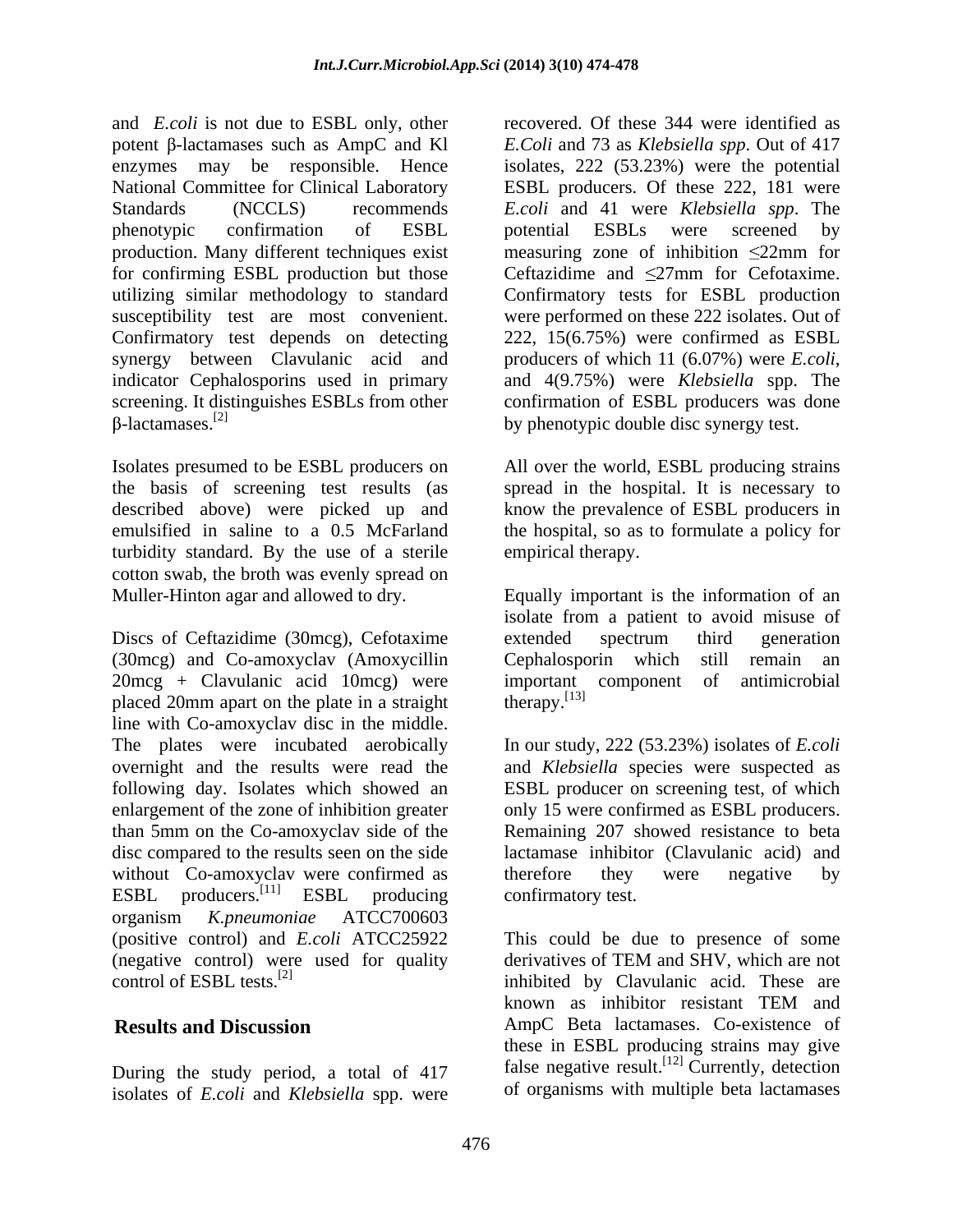that may interfere with the phenotypic have shown that by limiting the use of these confirmatory test can only be accomplished agents alone or in combination with using isoelectric focusing and DNA infection control measures, the frequency of sequencing, which are not usually available  $\text{ESBL}$  isolates can be reduced<br>in the clinical laboratories.<sup>[12]</sup> The substantially.<sup>[4]</sup> in the clinical laboratories.<sup>[12]</sup> The substantially.<sup>[4]</sup> prevalence of ESBL producers was found to be low (6.75%) in our study. Results from the SENTRY Asia-Pacific Surveillance Program of 9 countries reported 5.9% *E.coli*  and 17.2% *Klebsiella pneumoniae* as the ESBL producers.<sup>[9]</sup> Also a recent survey from 31 countries reported the prevalence of **References** ESBL producers among *E.coli* and *Klebsiella pneumoniae* as low as 1.5% in Germany and as high as 39-47% in Russia, Poland and Turkey.<sup>[7]</sup> Studies from India reported varied prevalence of ESBL hospital. Indian Journal of Pathology producers ranging from 6-87%.[1] The prevalence of *E.coli* and *Klebsiella* spp. as ESBL producers in our study is 6.07% and 9.75% respectively. However, it ranges from 14-63% for *E.coli* and 16-80% for *Klebsiella* spp.[14,16] 3. Babypadmini S, Appalraju B (2004).

phenotypic confirmatory test should be  $\overrightarrow{h}$  in urinary isolates of E.coli and reported as resistant to all Penicillins,  $Klebsiella$  pneumoniae isolates  $-$ (Cefotetan and Cefoxitin) and Aztreonam, regardless of zone of inhibition diameters.

 $-\lambda$  -lactam and  $\beta$ -lactamase inhibitor 4. Chaudhary II Aggrawal R (2004). combinations are reported as susceptible, if  $\frac{1}{2}$  Extended Spectrum  $\beta$ the diameters of zone of inhibition are

Current therapy for strains of of Medical Microbiology. 22(2):75-80. *Enterobacteriacece* that express ESBL, is limited to Carbapenem.<sup>[4]</sup> Carbapenem are McCartney's Practical Medical expensive and have potential side Microbiology,  $14<sup>th</sup>$  edition. 131-145. effects.Thus, ESBL producing organisms<br>pose a major problem for clinical pose a major problem for clinical 6. Department of Microbiology Maulana

Institutions with high ESBL prevalence need to determine whether there is high rate of Cephalosporin use, especially third Spectrum Beta Lactamases in gramgeneration Cephalosporins. Several studies

ESBL isolates can be reduced substantially. $^{[4]}$ 

# **Acknowledgements**

All teaching staff, technical staff, nonteaching and non-technical staff

## **References**

- 1. Agrawal P et al (2008). Prevalence of ESBL among *E.coli* and *Klebsiella pneumoniae* isolates in a tertiary care and Microbiology. 51(1):139-42.
- 2. Andrews J. Detection of Extended Spectrum Beta Lactamases (ESBLs) in E.coli and Klebsiella species. British society for antimicrobial chemotherapy.
- The isolates which have a positive Extended Spectrum Beta Lactamases Cephalosporins except Cephamycins Prevalence and susceptibility pattern in in urinary isolates of *E.coli* and *Klebsiella pneumoniae* a tertiary care hospital. Indian Journal of Medical Microbiology. 22(3):172- 174.
- within appropriate range.<sup>[1]</sup> to clinical therapeutics. Indian Journal 4. Chaudhary U, Aggrawal R (2004). Extended Spectrum  $\beta$ lactamases(ESBL) -An emerging threat
	- 5. Collee J et al (2006). Mackie and McCartney's Practical Medical
- therapeutics.<sup>[17]</sup> C. Department of Medical College, New Delhi, 6. Department of Microbiology, Maulana India and Department of Microbiology, Vardhaman Mahavir Medical College, New Delhi, India. (2010). Extended